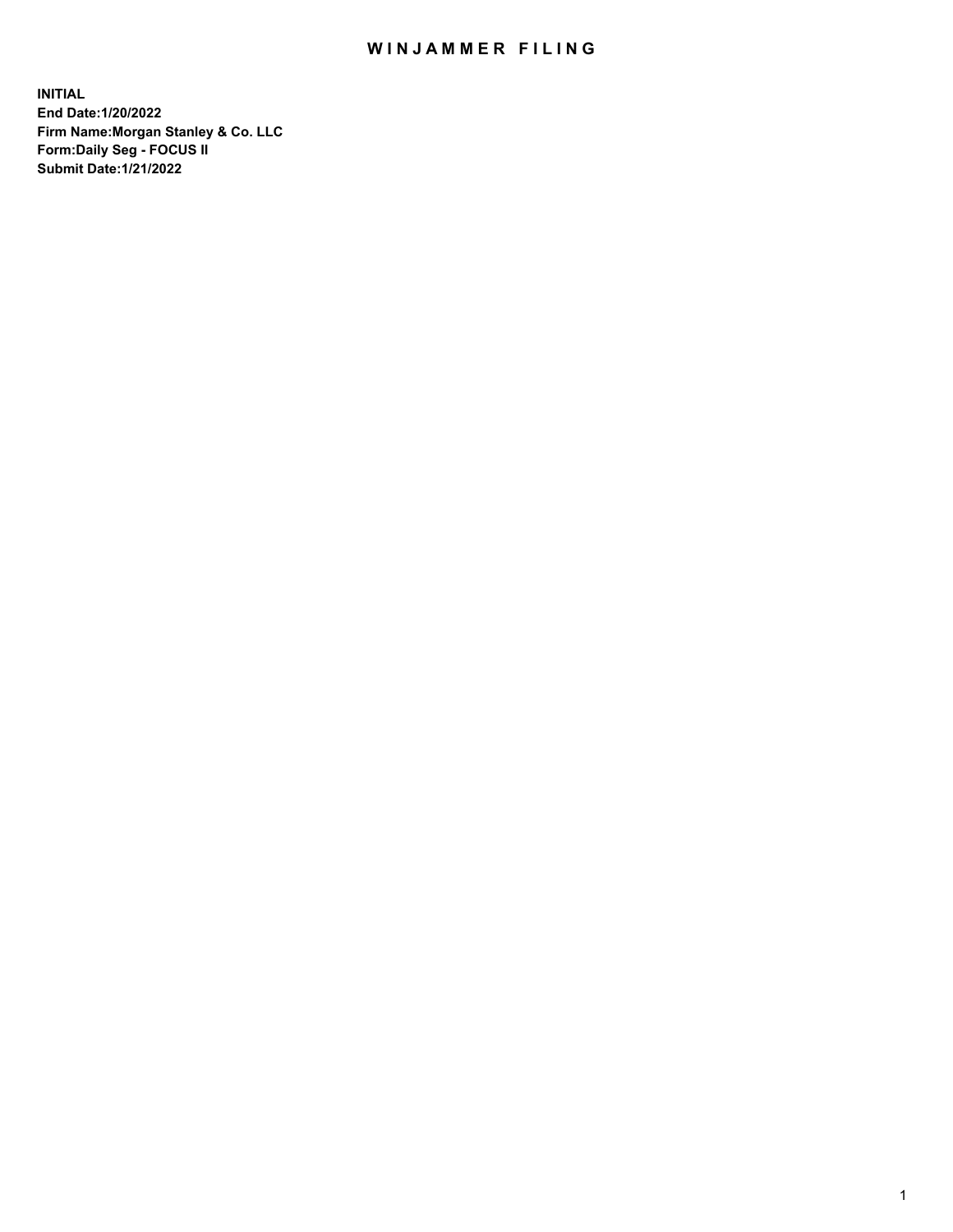**INITIAL End Date:1/20/2022 Firm Name:Morgan Stanley & Co. LLC Form:Daily Seg - FOCUS II Submit Date:1/21/2022 Daily Segregation - Cover Page**

| Name of Company                                                                                                                                                                                                                                                                                                                | Morgan Stanley & Co. LLC                               |
|--------------------------------------------------------------------------------------------------------------------------------------------------------------------------------------------------------------------------------------------------------------------------------------------------------------------------------|--------------------------------------------------------|
| <b>Contact Name</b>                                                                                                                                                                                                                                                                                                            | <b>Ikram Shah</b>                                      |
| <b>Contact Phone Number</b>                                                                                                                                                                                                                                                                                                    | 212-276-0963                                           |
| <b>Contact Email Address</b>                                                                                                                                                                                                                                                                                                   | Ikram.shah@morganstanley.com                           |
| FCM's Customer Segregated Funds Residual Interest Target (choose one):<br>a. Minimum dollar amount: : or<br>b. Minimum percentage of customer segregated funds required:%; or<br>c. Dollar amount range between: and; or<br>d. Percentage range of customer segregated funds required between:% and%.                          | 235,000,000<br><u>0</u><br>0 Q<br><u>00</u>            |
| FCM's Customer Secured Amount Funds Residual Interest Target (choose one):<br>a. Minimum dollar amount: ; or<br>b. Minimum percentage of customer secured funds required:%; or<br>c. Dollar amount range between: and; or<br>d. Percentage range of customer secured funds required between:% and%.                            | 140,000,000<br><u>0</u><br><u>00</u><br>0 <sub>0</sub> |
| FCM's Cleared Swaps Customer Collateral Residual Interest Target (choose one):<br>a. Minimum dollar amount: ; or<br>b. Minimum percentage of cleared swaps customer collateral required:% ; or<br>c. Dollar amount range between: and; or<br>d. Percentage range of cleared swaps customer collateral required between:% and%. | 92,000,000<br><u>0</u><br><u>00</u><br>0 <sub>0</sub>  |

Attach supporting documents CH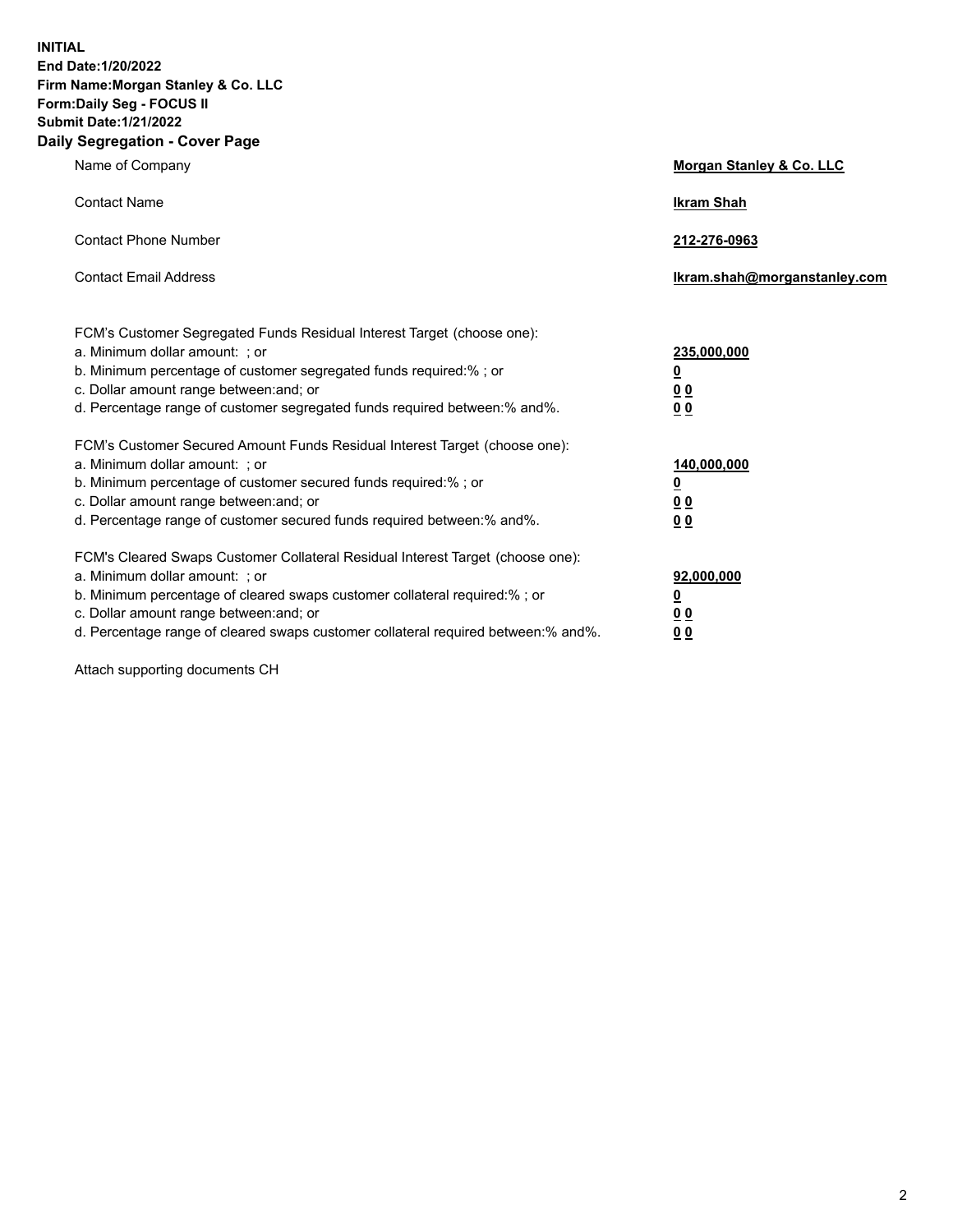## **INITIAL End Date:1/20/2022 Firm Name:Morgan Stanley & Co. LLC Form:Daily Seg - FOCUS II Submit Date:1/21/2022 Daily Segregation - Secured Amounts** Foreign Futures and Foreign Options Secured Amounts Amount required to be set aside pursuant to law, rule or regulation of a foreign government or a rule of a self-regulatory organization authorized thereunder **0** [7305] 1. Net ledger balance - Foreign Futures and Foreign Option Trading - All Customers A. Cash **4,905,204,825** [7315] B. Securities (at market) **1,893,284,728** [7317] 2. Net unrealized profit (loss) in open futures contracts traded on a foreign board of trade **1,101,205,021** [7325] 3. Exchange traded options a. Market value of open option contracts purchased on a foreign board of trade **34,537,629** [7335] b. Market value of open contracts granted (sold) on a foreign board of trade **-21,221,091** [7337] 4. Net equity (deficit) (add lines 1. 2. and 3.) **7,913,011,112** [7345] 5. Account liquidating to a deficit and account with a debit balances - gross amount **21,329,661** [7351] Less: amount offset by customer owned securities **-19,984,629** [7352] **1,345,032** [7354] 6. Amount required to be set aside as the secured amount - Net Liquidating Equity Method (add lines 4 and 5) **7,914,356,144** [7355] 7. Greater of amount required to be set aside pursuant to foreign jurisdiction (above) or line 6. **7,914,356,144** [7360] FUNDS DEPOSITED IN SEPARATE REGULATION 30.7 ACCOUNTS 1. Cash in banks A. Banks located in the United States **670,585,067** [7500] B. Other banks qualified under Regulation 30.7 **306,966,025** [7520] **977,551,092** [7530] 2. Securities A. In safekeeping with banks located in the United States **536,648,658** [7540] B. In safekeeping with other banks qualified under Regulation 30.7 **119,233,972** [7560] **655,882,630** [7570] 3. Equities with registered futures commission merchants A. Cash **6,588,370** [7580] B. Securities **0** [7590] C. Unrealized gain (loss) on open futures contracts **2,915,254** [7600] D. Value of long option contracts **0** [7610] E. Value of short option contracts **0** [7615] **9,503,624** [7620] 4. Amounts held by clearing organizations of foreign boards of trade A. Cash **0** [7640] B. Securities **0** [7650] C. Amount due to (from) clearing organization - daily variation **0** [7660] D. Value of long option contracts **0** [7670] E. Value of short option contracts **0** [7675] **0** [7680] 5. Amounts held by members of foreign boards of trade A. Cash **4,136,906,756** [7700] B. Securities **1,237,402,098** [7710] C. Unrealized gain (loss) on open futures contracts **1,098,289,766** [7720] D. Value of long option contracts **34,537,629** [7730] E. Value of short option contracts **-21,221,091** [7735] **6,485,915,158** [7740] 6. Amounts with other depositories designated by a foreign board of trade **0** [7760] 7. Segregated funds on hand **0** [7765] 8. Total funds in separate section 30.7 accounts **8,128,852,504** [7770] **214,496,360** [7380]

- 9. Excess (deficiency) Set Aside for Secured Amount (subtract line 7 Secured Statement Page 1 from Line 8)
- 10. Management Target Amount for Excess funds in separate section 30.7 accounts **140,000,000** [7780]
- 11. Excess (deficiency) funds in separate 30.7 accounts over (under) Management Target **74,496,360** [7785]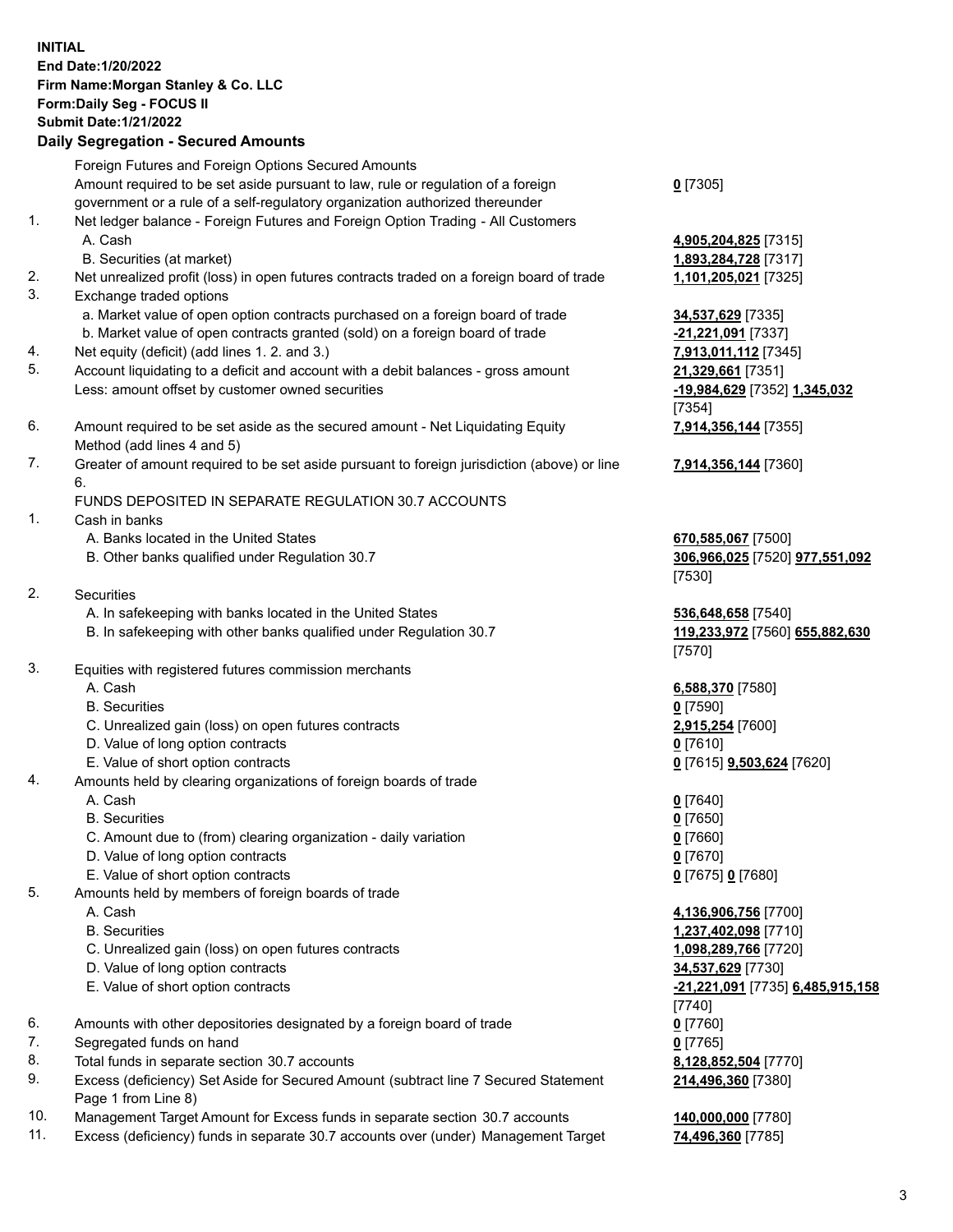**INITIAL End Date:1/20/2022 Firm Name:Morgan Stanley & Co. LLC Form:Daily Seg - FOCUS II Submit Date:1/21/2022 Daily Segregation - Segregation Statement** SEGREGATION REQUIREMENTS(Section 4d(2) of the CEAct) 1. Net ledger balance A. Cash **18,767,431,995** [7010] B. Securities (at market) **7,089,262,472** [7020] 2. Net unrealized profit (loss) in open futures contracts traded on a contract market **-1,763,076,060** [7030] 3. Exchange traded options A. Add market value of open option contracts purchased on a contract market **1,151,801,639** [7032] B. Deduct market value of open option contracts granted (sold) on a contract market **-717,809,526** [7033] 4. Net equity (deficit) (add lines 1, 2 and 3) **24,527,610,520** [7040] 5. Accounts liquidating to a deficit and accounts with debit balances - gross amount **372,714,065** [7045] Less: amount offset by customer securities **-371,381,289** [7047] **1,332,776** [7050] 6. Amount required to be segregated (add lines 4 and 5) **24,528,943,296** [7060] FUNDS IN SEGREGATED ACCOUNTS 7. Deposited in segregated funds bank accounts A. Cash **4,029,758,741** [7070] B. Securities representing investments of customers' funds (at market) **0** [7080] C. Securities held for particular customers or option customers in lieu of cash (at market) **2,701,012,987** [7090] 8. Margins on deposit with derivatives clearing organizations of contract markets A. Cash **14,462,273,431** [7100] B. Securities representing investments of customers' funds (at market) **0** [7110] C. Securities held for particular customers or option customers in lieu of cash (at market) **4,233,407,873** [7120] 9. Net settlement from (to) derivatives clearing organizations of contract markets **-1,104,050,248** [7130] 10. Exchange traded options A. Value of open long option contracts **1,151,801,639** [7132] B. Value of open short option contracts **-717,809,526** [7133] 11. Net equities with other FCMs A. Net liquidating equity **4,363,895** [7140] B. Securities representing investments of customers' funds (at market) **0** [7160] C. Securities held for particular customers or option customers in lieu of cash (at market) **0** [7170] 12. Segregated funds on hand **154,841,612** [7150] 13. Total amount in segregation (add lines 7 through 12) **24,915,600,404** [7180] 14. Excess (deficiency) funds in segregation (subtract line 6 from line 13) **386,657,108** [7190] 15. Management Target Amount for Excess funds in segregation **235,000,000** [7194]

16. Excess (deficiency) funds in segregation over (under) Management Target Amount Excess

**151,657,108** [7198]